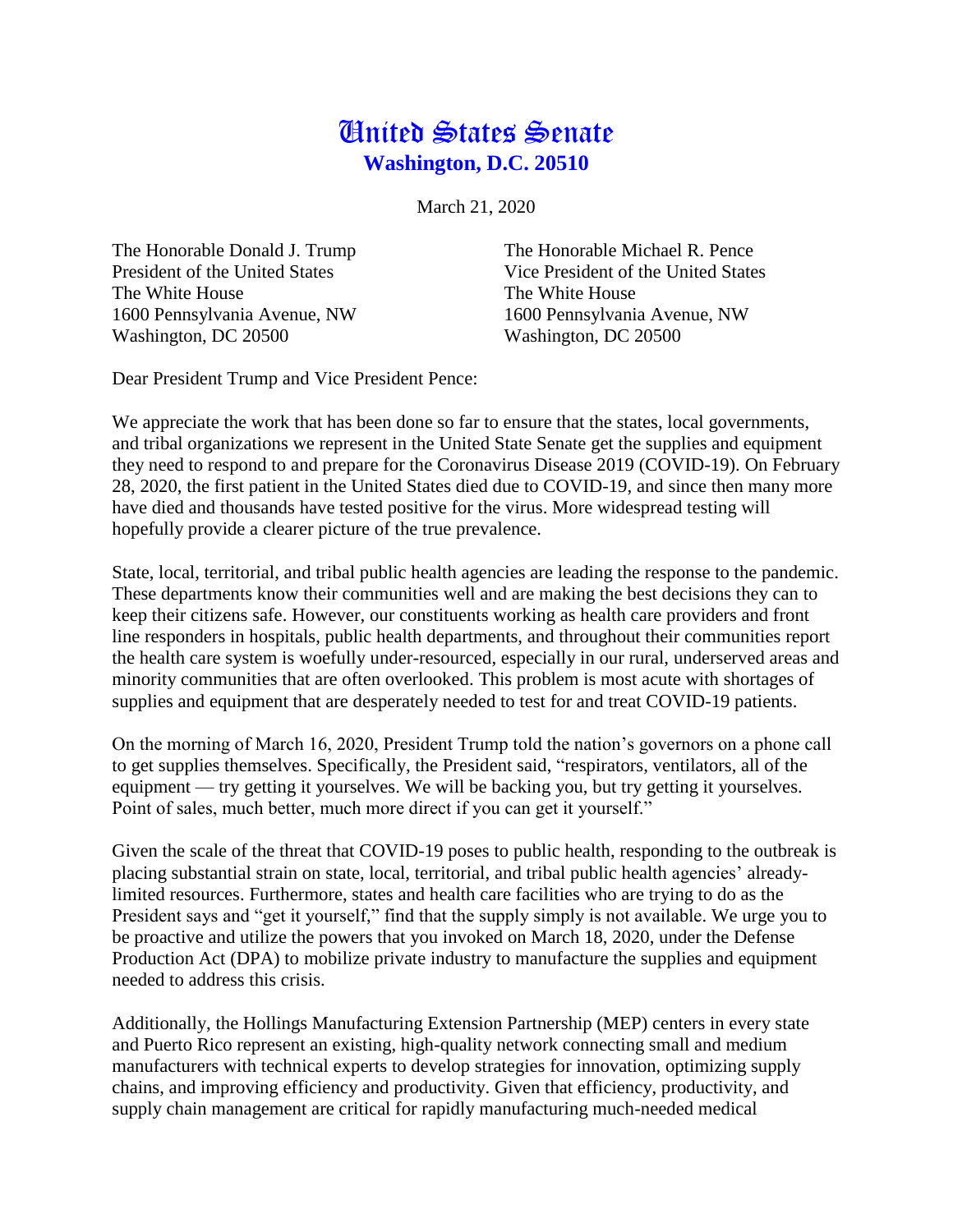equipment, we urge that you utilize the capabilities and connections of the MEP network to expedite the search for excess manufacturing capacity.

We urge you to within 3 days, provide the members of the United States Senate and House of Representatives the answers to the following questions in a manner that does not compromise national security:

- 1) What is the current status of supplies in the Strategic National Stockpile (SNS) that may be used in the COVID-19 response? Please include data on which, and the number of, pharmaceuticals, personal protective equipment, and any other medical supplies currently in the SNS that may be utilized in the response.
- 2) What is the current nationwide status of supplies and equipment available to test for and treat COVID-19 and what is the quantity of supplies and equipment the administration has determined is necessary to fully provide states, local, and tribal organizations with what they need throughout the length of the pandemic? Please include the quantity of personal protective equipment (including N95 Respirators and Surgical Masks, gloves, gowns, face shields, eye protection), testing supplies (including reagents and swabs), and ventilators that is currently available and the quantity needed throughout the length of the pandemic.
- 3) What is the current total nationwide COVID-19 diagnostic testing capacity for public health, commercial, and academic laboratories per day? What is your plan to increase testing capacity? When will testing capacity be sufficient to be fully responsive to the current outbreak?
- 4) What is your plan to mobilize the private industry to manufacture supplies and equipment under the DPA and what is your timeline on invoking that power?
- 5) What is your plan for using the MEP network to identify manufacturers with excess or idle production capacity? What are your plans for organizing MEP and National Institute of Standards and Technology expertise and resources to optimize production?

While Congress has provided supplemental funding for state, local, territorial, and tribal public health agencies, the need for additional support across the nation remains high. The large magnitude of this crisis requires an even larger response from our national leaders. Americans depend on this. We look forward to your prompt response.

Sincerely,

| Senator Michael F. Bennet      | Senator Charles E. Schumer  |
|--------------------------------|-----------------------------|
| Senator Amy Klobuchar          | Senator Maggie Hassan       |
| <b>Senator Tammy Duckworth</b> | <b>Senator Patty Murray</b> |